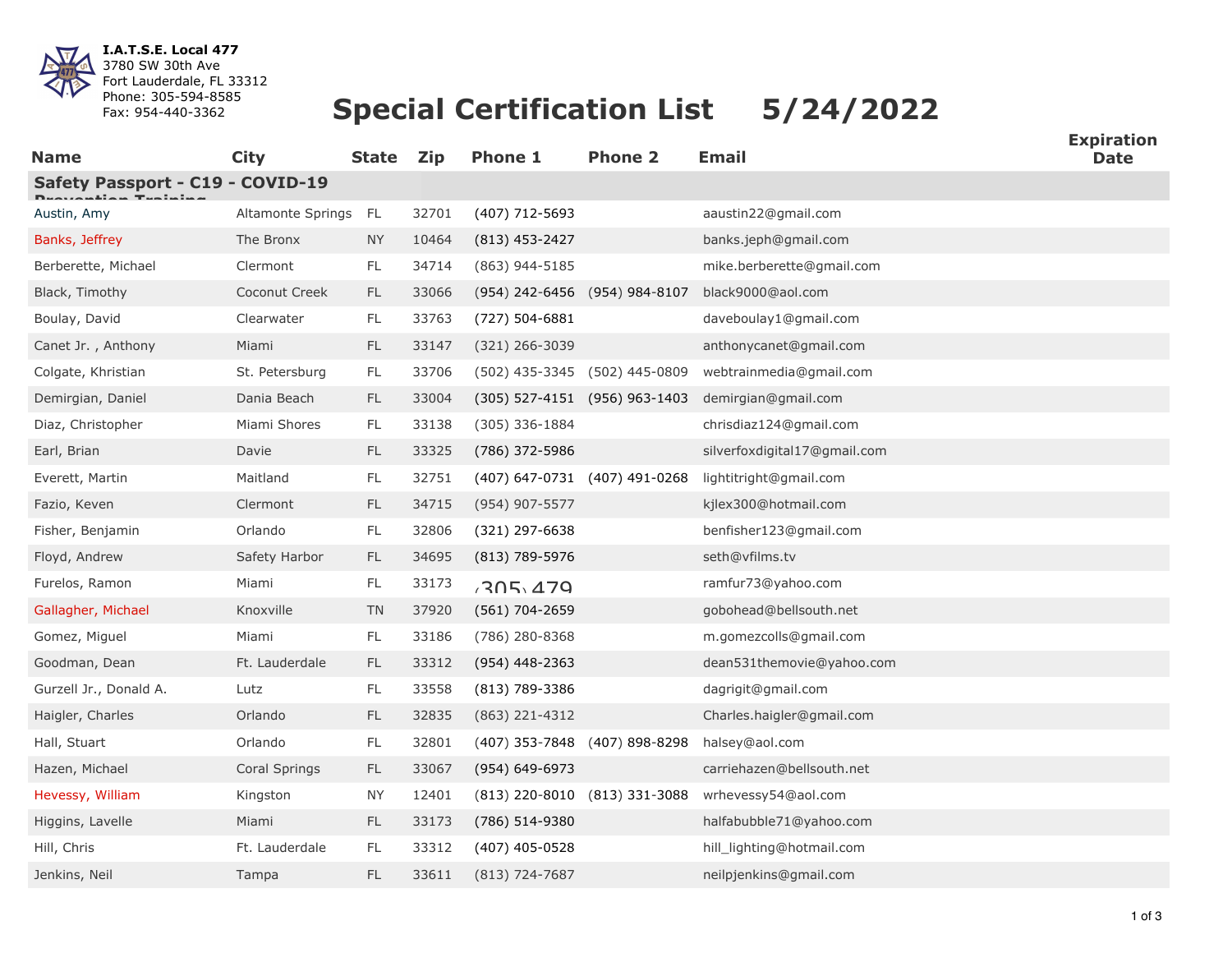

**I.A.T.S.E. Local 477** 3780 SW 30th Ave Fort Lauderdale, FL 33312 Phone: 305-594-8585 Fax: 954-440-3362

## **Special Certification List 5/24/2022**

| <b>Name</b>          | <b>City</b>    | <b>State</b>  | <b>Zip</b> | <b>Phone 1</b>                | <b>Phone 2</b>                    | <b>Email</b>                                          | <b>Date</b> |
|----------------------|----------------|---------------|------------|-------------------------------|-----------------------------------|-------------------------------------------------------|-------------|
| Jorian, Gordon       | Ocoee          | $\mathsf{FL}$ | 34761      |                               |                                   | (407) 257-4816 (407) 578-1942 gordthejuicer@gmail.com |             |
| Kidd Jr, John        | Orlando        | $\mathsf{FL}$ | 32803      |                               | (407) 895-6189 (321) 662-8398     | billykiddphotography@hotmail.com                      |             |
| Kimble, Joseph       | Hollywood      | $\mathsf{FL}$ | 33020      |                               | (954) 647-3502 (954) 923-2527     | jkim300@yahoo.com                                     |             |
| Lemaire, Frank       | Miami          | $\mathsf{FL}$ | 33155      |                               |                                   | (305) 773-7269 (305) 666-5315 fl45terr@earthlink.net  |             |
| Licata, Michael      | Orlando        | FL.           | 32824      |                               | (407) 257-8581 (407) 803-7375     | silentmike@me.com                                     |             |
| Lin, Chun-Yih        | Miami          | FL            | 33180      | (305) 331-7931                |                                   | lunices@hotmail.com                                   |             |
| Malatesta, Alan      | Merritt Island | FL            | 32953      | (407) 496-5238                |                                   | almalamps@gmail.com                                   |             |
| Mallon, Sean         | Orlando        | <b>FL</b>     | 32803      | $(505) 573 - 8918$            |                                   | idle_wild@hotmail.com                                 |             |
| Martinez, Jose       | Pembroke Pines | FL            | 33029      | (786) 567-8584 (646) 600-2021 |                                   | Jcmuni1@gmail.com                                     |             |
| McGowan, Charles     | Dania Beach    | FL            | 33004      | (954) 647-6419                |                                   | cmcharliemcgowan@gmail.com                            |             |
| Memon, Furkan        | Pinellas Park  | FL            | 33782      | (727) 331-5139                |                                   | memon.furkan1@gmail.com                               |             |
| Mendez Puentes, Juan | Miami          | $\mathsf{FL}$ | 33179      | $(561) 866 - 7022$            |                                   | lightingpro88@gmail.com                               |             |
| Moises, Francisco    | Miami          | FL            | 33144      | (786) 315-7357                |                                   | nosleepsuperhero@gmail.com                            |             |
| Morbey, Kai          | N. Miami Beach | <b>FL</b>     | 33162      | $(305) 761 - 2065$            |                                   | kaimorbey@icloud.com                                  |             |
| Ortiz, Ricardo       | Lake Alfred    | FL            | 33850      | $(863)$ 280-3652              |                                   | rickyortiz@zitro97.com                                |             |
| Palladino, Kenneth   | Dunedin        | $\mathsf{FL}$ | 34698      | (727) 421-9148 (727) 736-2973 |                                   | yankeegolfer@aol.com                                  |             |
| Parra, Gonzalo       | Miami          | $\mathsf{FL}$ | 33179      | (954) 478-0477                |                                   | gaparra@comcast.net                                   |             |
| Peart, Merrick       | Miami Gardens  | FL            | 33056      | (305) 205-2992                |                                   | mpblackmagic@gmail.com                                |             |
| Pereda, Kevin        | Miami          | FL            | 33155      | $(305)$ 967-0101              |                                   | kevinpereda1202@gmail.com                             |             |
| Perez, Brian         | Miami          | $\mathsf{FL}$ | 33186      | $(305) 803 - 0419$            |                                   | brianperez18@gmail.com                                |             |
| Perozo, Carlos       | Miami          | FL            | 33155      | (786) 238-1963                |                                   | carlosjuanperozo@gmail.com                            |             |
| Pescrille, James     | Ft. Lauderdale | <b>FL</b>     | 33301      |                               | (954) 614-1434 (954) 614-1434     | jim@gaffer.com                                        |             |
| Poggi, Luis          | Orlando        | FL            | 32804      | (407) 625-0364                |                                   | lbpoggi@gmail.com                                     |             |
| Prillaman, Dale      | Hollywood      | $\mathsf{FL}$ | 33021      |                               | (954) 559-6532 (954) 665-8468     | dprllm@hotmail.com                                    |             |
| Rando, Keith         | Pembroke Pines | <b>FL</b>     | 33028      |                               | (954) 442-3239 (954) 257-6790     | keithalanrando@yahoo.com                              |             |
| Schwartz, Fred       | Miami          | <b>FL</b>     | 33180      |                               | $(305)$ 490-6190 $(305)$ 931-5030 | luxaer@gmail.com                                      |             |
| Serna, Brian         | Tamarac        | $\mathsf{FL}$ | 33321      | (954) 744-0308                |                                   | sernab1229@gmail.com                                  |             |

**Expiration**